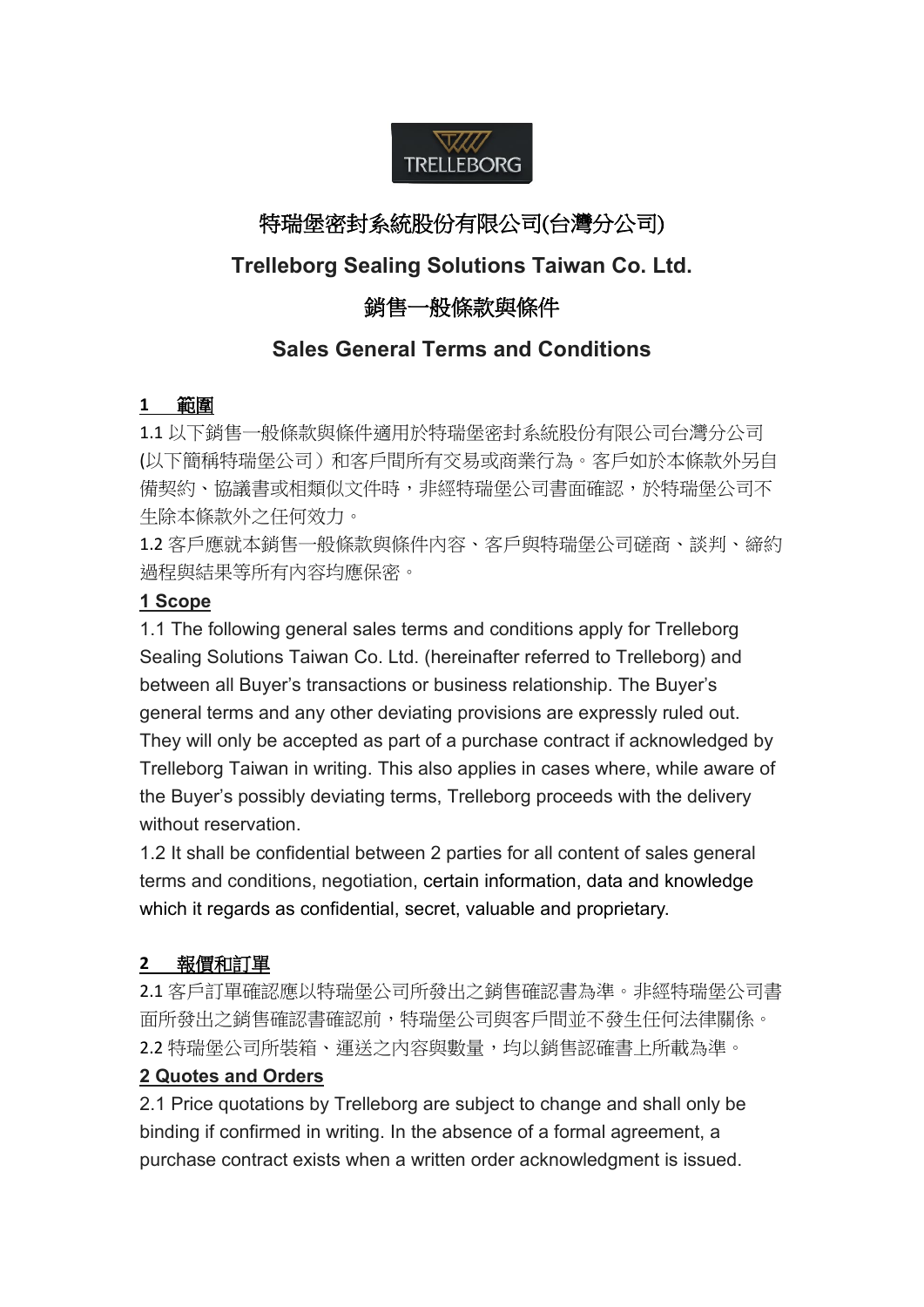Before the order acknowledgement is issued, Trelleborg Taiwan and the customers have not any legal relationship.

2.2 The contents of a Trelleborg shipment shall always be based on the written order acknowledgment.

# **3** 價格

3.1 價格以銷售確認書所載之金額為準,並以新台幣為雙方交易之約定貨幣種 類,如雙方另行約定為其他法定流通貨幣者,以特瑞堡公司出具銷售確認書為 基準。

3.2 如客戶欲與特瑞堡公司交易或進行商業行為之數量低於特瑞堡公司最低交 易或進行商業行為之標準者,特瑞堡公司得以特瑞堡公司之最低交易或商業行 為數量標準作為雙方契約之價額。

## **3 Price**

3.1 The applicable prices to be confirmed by order acknowledgment, in effect at the time of purchase contract, subject to additional packing and shipping charges, VAT. The currency is NT dollars. If any other currency applicable, it base on order acknowledgement.

3.2 If the quantity ordered is short of the specified minimum-order quantity, Trelleborg shall have the right to charge the applicable minimum-order price provided the Buyer was so advised in advance and has not taken exception.

# **4** 模具和治具

4.1 特瑞堡公司所製作之所有模具、治具、工具或相類似之產品無論是否負擔費 用,均屬特瑞堡公司所有之財產,特瑞堡公司將於雙方交易或商業行為完成後 之五年內保管因雙方交易或商業行為所製作之模具、治具、工具或相類似之產 品、服務,並將之用為將來交易或商業行為之用。

4.2 前項保管時間,特瑞堡公司有權視情況予以增加或縮短。

# **4 Tools, Moulds and Models**

4.1 All tools, moulds, dies and models shall remain the property of Trelleborg regardless of whether or not the Buyer shared the cost of building them. Upon completion of the contract concerned these items shall remain in Trelleborg's possession and, without any obligation for Trelleborg, they shall be stored for duration 5 years, for future purchase contracts.

4.2 A reasonable period to be specified by Trelleborg who has the right to increase or decrease as the tooling life cycles.

# **5** 付款方式

5.1 客戶應於特瑞堡公司開立發票後之三十日內支付全額價格。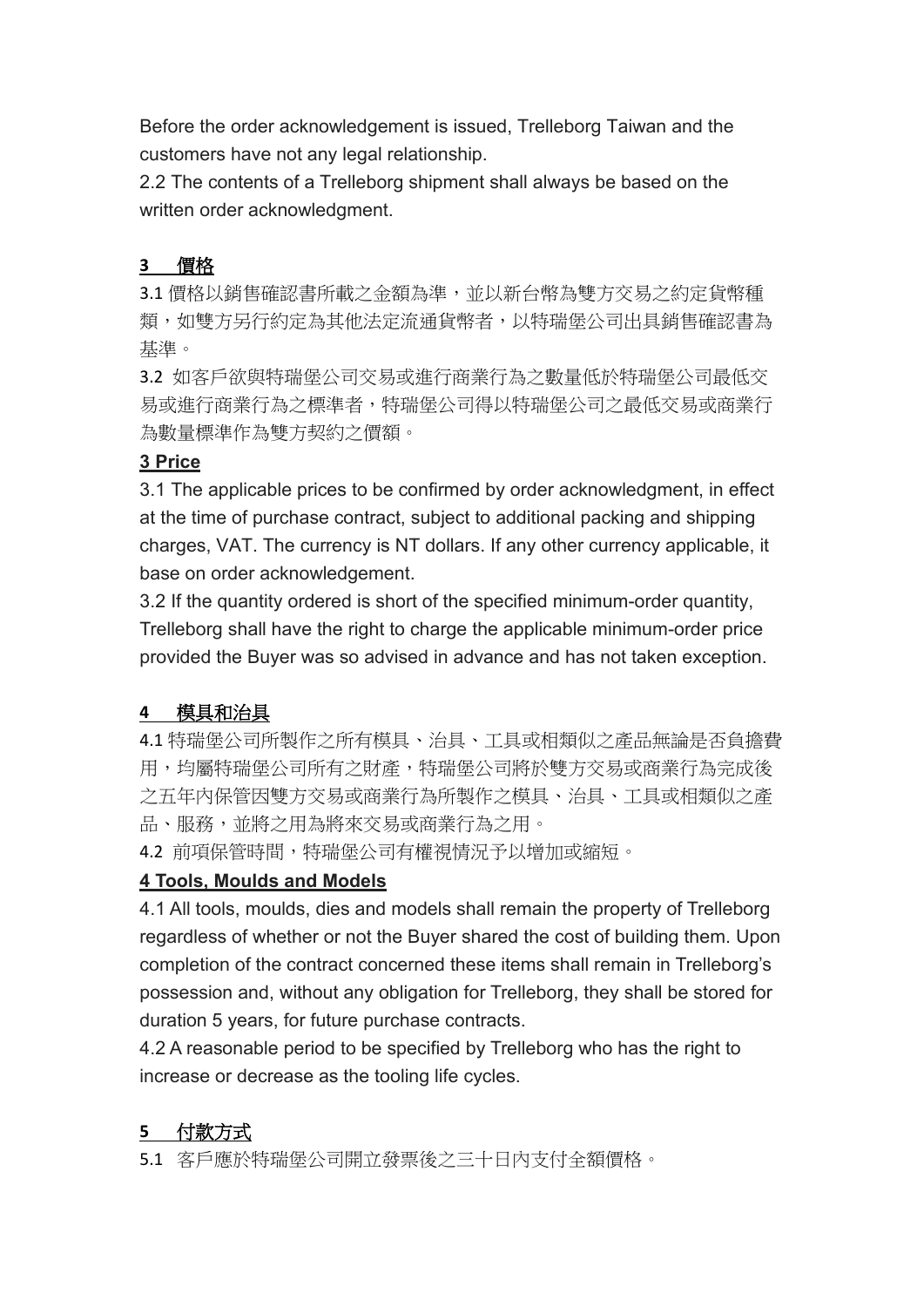5.2 特瑞堡公司在未確實收受價格款項前,所有預定匯款、遠期支票等相類似之 給付方式,均被特瑞堡公司視為未清償款項。

5.3 客戶延遲給付價格款項時,應按遲延日數以交易或商業行為之價格按日懲罰 百分之一違約金。

5.4 特瑞堡公司不允許客戶以任何理由、方式拖延價格款項。

#### **5 Payment**

5.1 The invoices presented by Trelleborg shall be payable within 30 days from date of invoice at net cash.

5.2 Trelleborg does not accept payments from the previous invoiced prices, all scheduled remittances, checks and other similar long-term way of payment. Trelleborg treat is as outstanding payments.

5.3 If Buyer payments are past due, Trelleborg shall have the right, without prejudice to other claims, to charge interest in an amount of 1% above the basic interest rate per day.

5.4 Trelleborg does not allow the customers for any reason delay payment.

#### **6** 運輸風險

6.1 產品或物品運輸方式由特瑞堡公司決定,如客戶另有指定運輸方式時,該 運輸費用由客戶負擔。

6.2 產品或物品之危險負擔,於特瑞堡公司將產品或物品交付予運輸業者時, 即移轉予客戶負擔。

6.3 如客戶要求特瑞堡公司於約定期間外交付產品或物品者,倘特瑞堡公司未 能配合時,特瑞堡公司得將產品或物品送交約定交付地點外之其他地點,並於 特瑞堡公司將該產品或物品送交其他地點時,該產品或或物品之危險負擔即移 轉予客戶承擔。

#### **6 Shipping and Transfer of risk**

6.1 Shipping shall take place packed by Trelleborg and, unless specified otherwise by the Buyer, by a mode of transportation selected by Trelleborg. If the customers have specified transportation or packaging, the costs will be paid by the customers.

6.2 At the time the shipment is turned over to the freight carrier, but not later than its dispatch from the Trelleborg warehouse, the risk shall pass to the Buyer

6.3 If delivery is postponed at the Buyer's request, Trelleborg after having unsuccessfully set a reasonable time limit for acceptance of the shipment, shall have the right to route the items to some other destination and to reasonably extend the delivery time for the Buyer.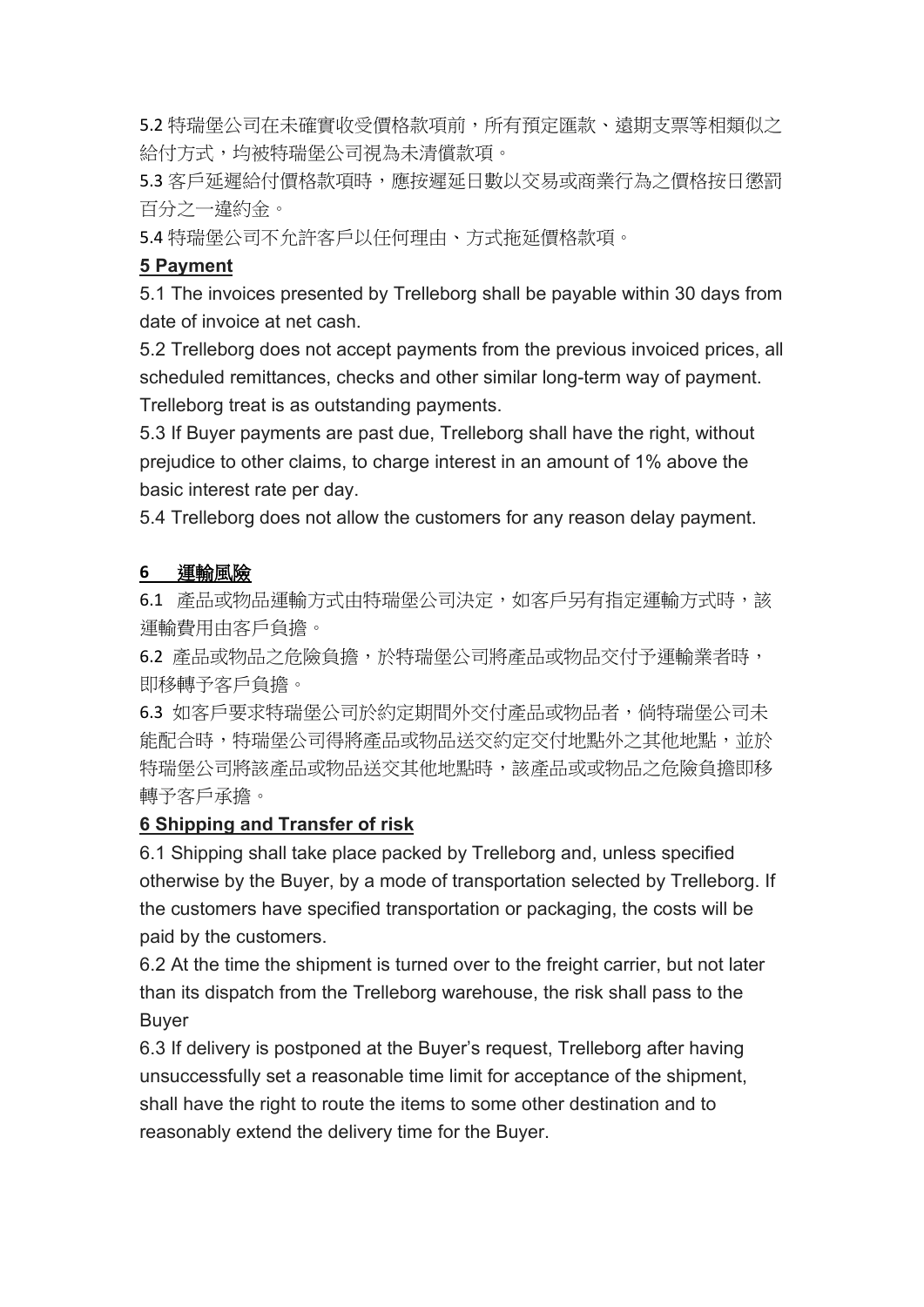### **7** 交貨時間,發貨數量,放單

7.1 特瑞堡公司交付貨品或產品時間以銷售確認書所載為準。交付之物品或產品 標準以出貨通知單上所載為主。

7.2 非經特瑞堡公司書面確認之交貨日期,特瑞堡公司提出之任何交貨時間僅 為預估,對特瑞堡公司不生拘束力。

7.3 特瑞堡公司得於正負百分之十範圍內就客戶所欲交易或進行商業行為之數量 為給付之提出,特瑞堡公司所出具之發票以實際交付數量為準。

7.4 客戶未指定交貨日期時,特瑞堡公司得於三個月內催告客戶提出交貨日期。 惟客戶所指定之交貨日期不得超過十二個月。

7.5 如客戶未能遵守本一般條款與條件內容,特瑞堡公司得自行處分與客戶有關 之任何貨品或產品。

7.6 特瑞堡公司如可確定客戶不願履行本銷售條款內容者,得隨時終止雙方之交 易或商業行為,並得要求客戶賠償所受損害。

#### **7 Delivery Times, Quantities Shipped, Release Orders**

7.1 The delivery time begins as of the date of the order acknowledgment but not before all details of the order have been fully clarified. The ready-fordispatch notification shall be the criterion for timely delivery.

7.2 Quoted delivery dates and times shall always be approximate only and shall not be binding on Trelleborg, unless Trelleborg has in writing confirmed a specific delivery date or time as binding.

7.3 Trelleborg reserves the right to supply a quantity larger or smaller than that ordered in any given case as long as the Buyer can be reasonably expected to accept it. Except in extraordinary individual cases, under circumstances to be proved by the Buyer, the overage/shortage shall not exceed a maximum of 10%. Billing shall be based on the quantity actually supplied. Trelleborg shall have the right to make partial deliveries within a range the Buyer can be reasonably expected to accept.

7.4 In the case of release orders without specified run times, production sizes and acceptance dates, Trelleborg shall have the right, within a maximum of three (3) months from the order acknowledgment, to request a binding, specific commitment. A blanket order is not exceeded to twelve (12) months.

7.5 Should the Buyer fail to abide by its acceptance commitment, Trelleborg, without prejudice to other rights, shall be relieved of any intromission restrictions and may sell the products concerned in the open market after so notifying the Buyer.

7.6 In case the customer cannot fulfill the terms and conditions, Trelleborg can determine the buyer's purchase order of transactions or business practices, and may require customers to compensate for loss.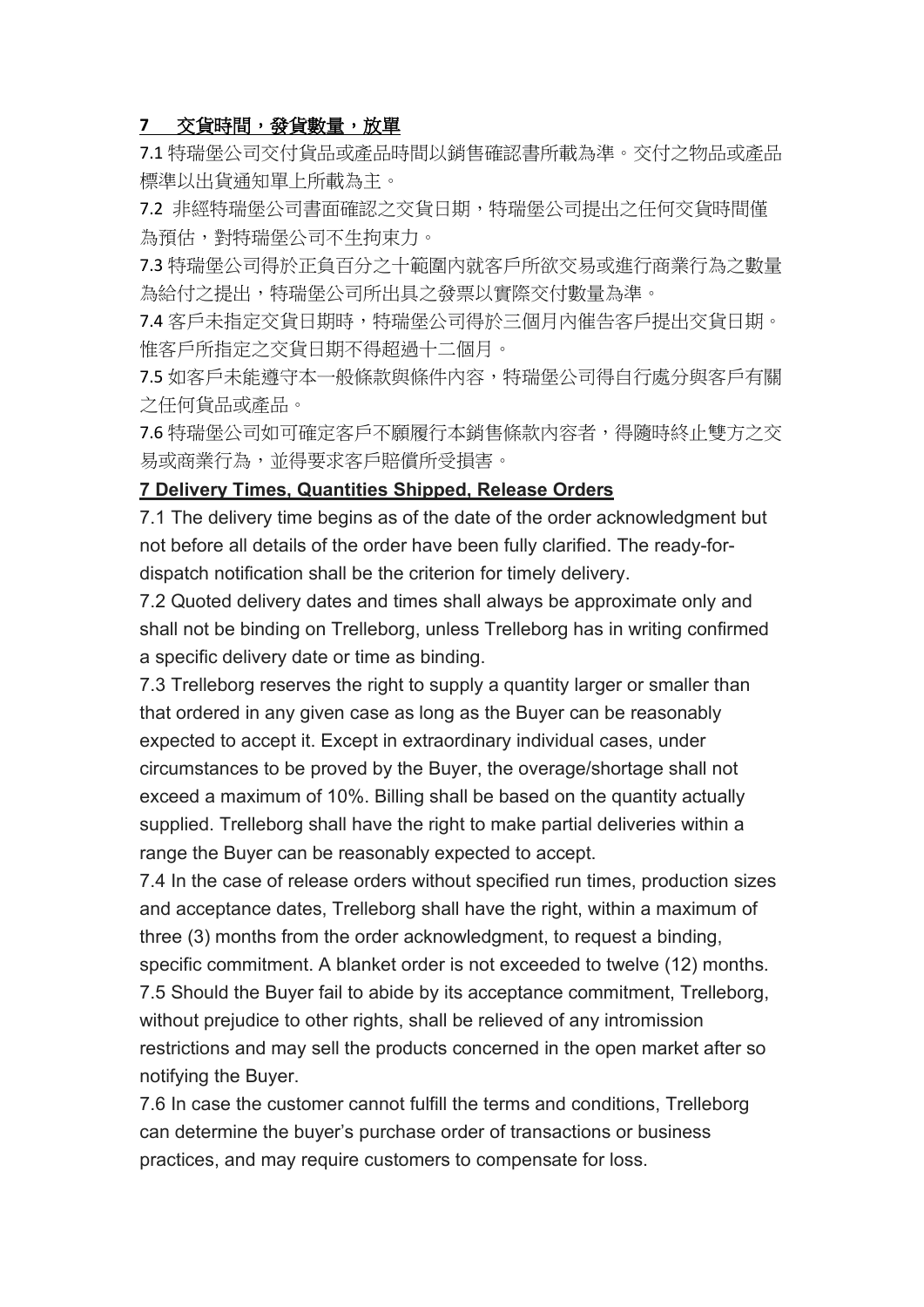### **8** 延遲和無法履約

8.1 如因可歸責於特瑞堡公司事由而延遲交貨,客戶得以書面請求特瑞堡公司賠 償因遲延交貨所造成之損害。客戶同意特瑞堡公司因可歸責於特瑞堡公司之事 由,而導致遲延交貨所造成之損害賠償,上限為淨發票金額百分之五。

8.2 客戶僅得於特瑞堡公司無法交付貨物、產品且貨物、產品無法發揮功能情況 下方得撤銷契約。

8.3 客戶依前項約定撤銷契約時,應於約定交貨日前或遭第三人提出貨物、產品 無法發揮功能之具體原因後四周內為之。

8.4 客戶經第三人提出貨物、產品無法發揮功能之申訴後, 如依 8.3 條撤銷契約 時,客戶應以書面具體告知特瑞堡公司之產品或物品無法發揮功能之原因。 8.5 客戶未依 8.3 規定期間內或具體告知特瑞堡公司之產品或物品無法發揮功能 之原因時,將不得主張 8.2 條之利益。

#### **8 Delay and Inability**

8.1 Should Trelleborg delay the required delivery through slight negligence, the Buyer shall be entitled to an indemnity claim, but not cumulatively totalling more than a maximum of 5% of the net invoice amount for the delayed shipment of products which because of the delay could not be put in operation. The Buyer shall have the right to provide proof of a greater loss caused by the delay, Trelleborg in turn may prove a smaller loss.

8.2 Notwithstanding the Buyer's right of withdrawal in the event of deficiencies, the Buyer may withdraw from the contract for Trelleborg's inability to deliver, or delayed delivery, only in a case of breach of duty on the part of Trelleborg.

8.3 As a precondition for withdrawal or indemnification in lieu of performance the Buyer must have given Trelleborg, in writing, a reasonable grace period of at least four (4) weeks, for making the contractually stipulated delivery, explicitly stating that non-performance during that grace period will result in the withdrawal from the contract and/or a claim for damages.

8.4 Upon expiration of the grace period the Buyer shall be required, upon request by Trelleborg, to state whether he still insists on the delivery or whether he will lodge a claim for indemnification or withdraw from the contract.

8.5 Should the Buyer fail to provide such a statement within a reasonable time limit set by Trelleborg, the Buyer shall forfeit the right to reject the delivery or to withdraw from the contract or to lodge a claim for indemnification in lieu of the delivery and shall only be able to accept the delivery.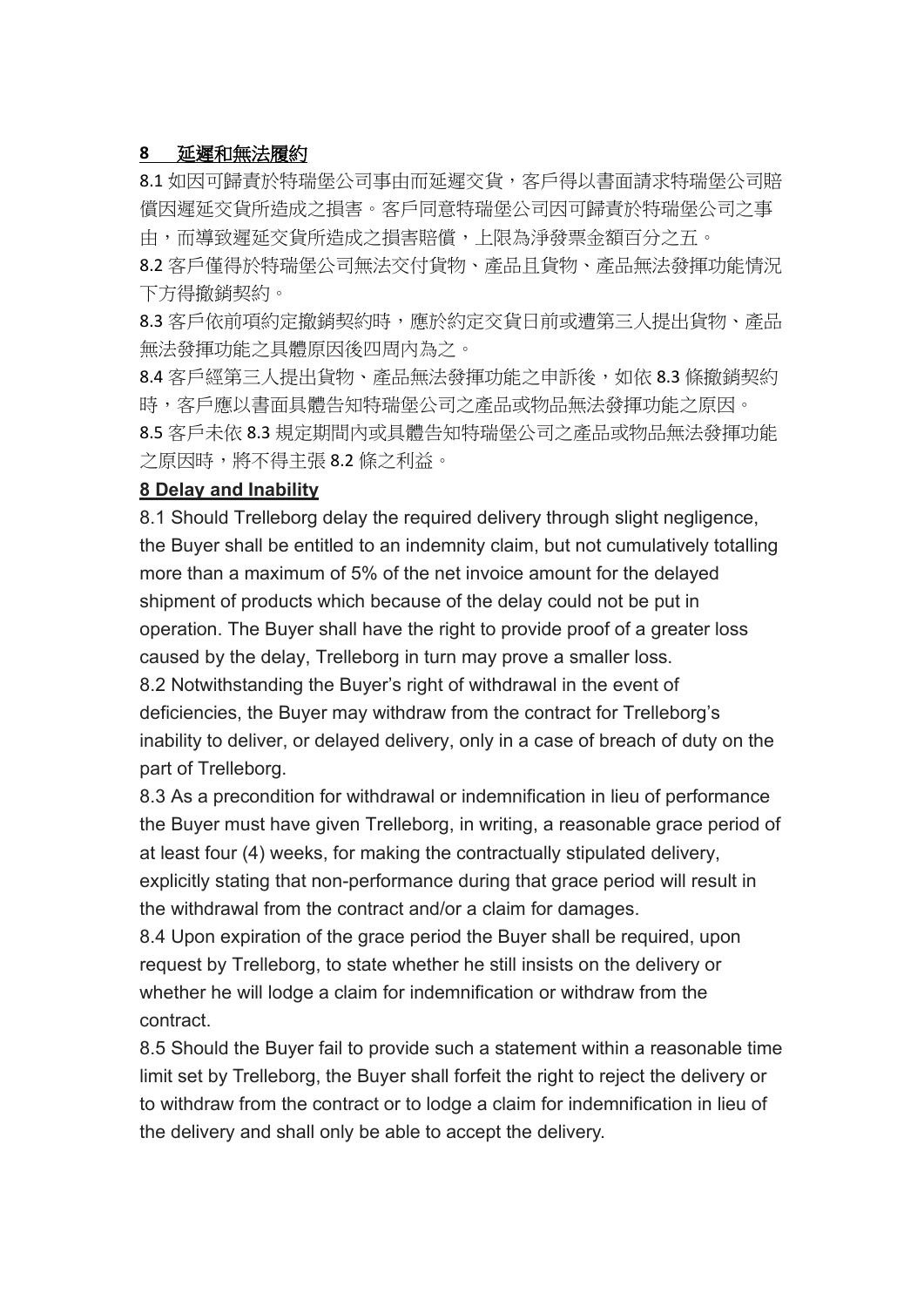#### **9** 產品所有權

9.1 客戶不論以何種方式均無法取得特瑞堡公司生產或製造、設計之產品所有權 與相關權利。

9.2 客戶有權得於合理且正常範圍內要求特瑞堡公司修改產品或物品,但不得額 外增加特瑞堡公司任何義務。

9.3 客戶了解所取得之產品或物品可能來自不同單位,如客戶欲修改產品或物品 之內容時,特瑞堡公司得要求客戶依最終產品或物品修改後之發票金額比例共 同負擔費用。

9.4 如客戶依法取得新產品或物品之所有權者,客戶應立即讓與該新產品或物品 之智慧財產權與相關權利,並應使特瑞堡公司得與客戶共同取得新產品或物品 之所有與智慧財產權或相關權利,且同意特瑞堡公司就新產品或物品開發階段 均無須負擔任何成本、費用或稅金。

9.5 如客戶出售與特瑞堡公司共同擁有的產品、物品或項目時,客戶應立即放棄 該產品或物品、項目所取得之任何利益,客戶應連同該產品、物品或項目之所 有附屬權利、產品、物品或項目之價金一併交付予特瑞堡公司。

9.6 客戶未依本一般條款與條件履行相關義務時,特瑞堡公司得收回以交付予客 戶之產品、物品並終止兩造間之交易或商業行為。客戶於特瑞堡公司終止雙方 之交易或商業行為情況下,亦無法取得產品、物品之專利權。

9.7 在適當條件且合理的商業行為前提下,客戶得轉售、授權或其他對價關係方 式處分特瑞堡公司所交付的產品或物品。除此之外客戶並不得將產品或物品用 於任何用途。

#### **9 Reservation of Proprietary Rights**

9.1 Until Trelleborg has received full payment of all amounts due it as of the completion date of the contract, all products delivered shall remain the property of Trelleborg regardless of the legal consideration.

9.2 The Buyer shall have the right to modify and process the products delivered within the scope of its regular business operation. The Buyer shall perform for Trelleborg such modification and processing of the products delivered without any obligations arising to Trelleborg.

9.3 Should the Buyer sell the delivered product or the item co-owned according to article 9.2, by itself or together with materials not supplied by Trelleborg, the Buyer shall from the start relinquish to Trelleborg the receivables generated by the resale, along with all subsidiary rights, in the amount corresponding to the value of the products delivered. Trelleborg shall accept the relinquishment. If the resale product is co-owned by Trelleborg, the relinquishment of the receivables shall reflect the amount that corresponds to the share of Trelleborg's co-ownership in the resale product. Trelleborg irrevocably authorises the Buyer to collect the receivables relinquished to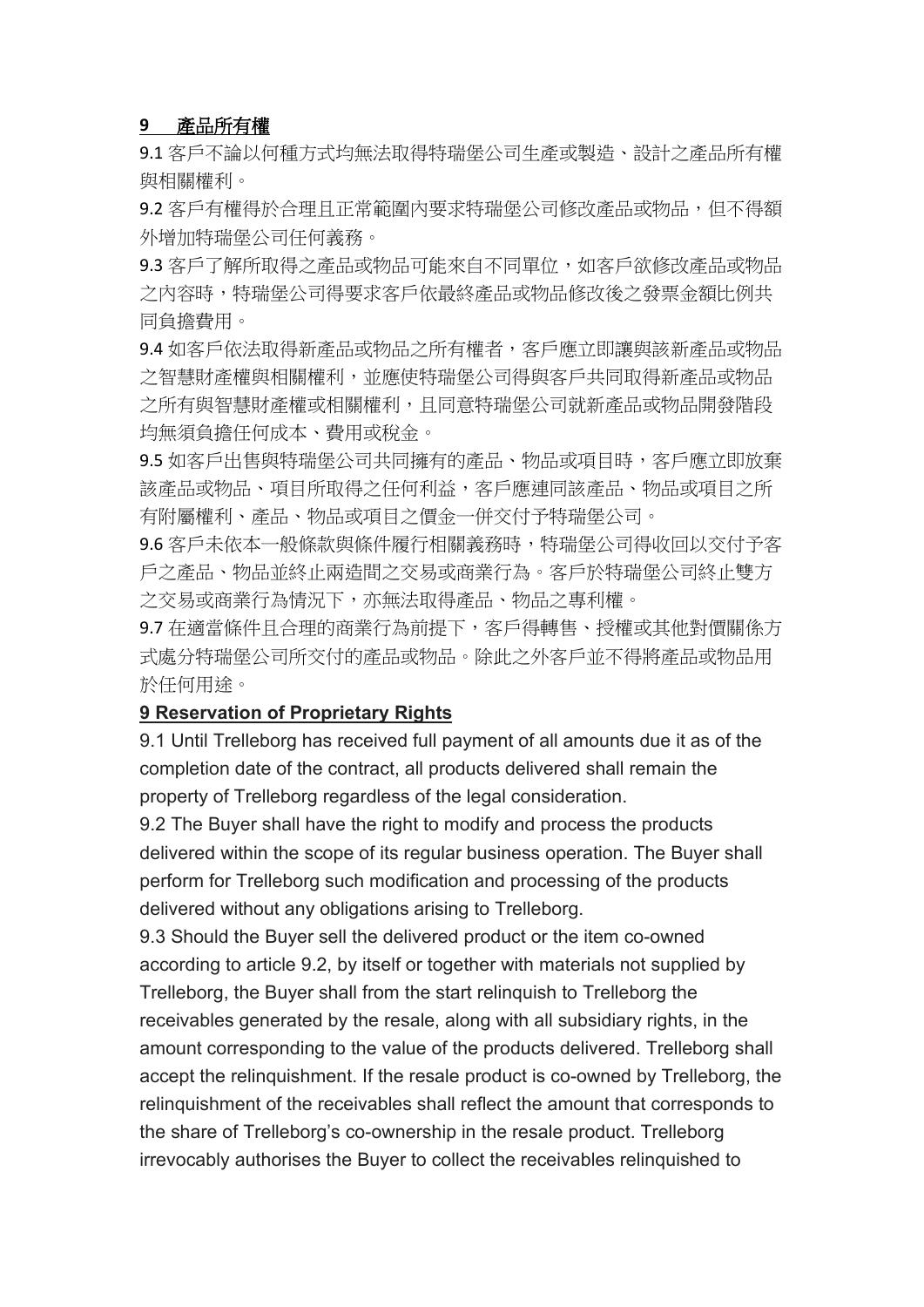Trelleborg. Should the Buyer default on his liabilities to Trelleborg, the Buyer shall disclose to Trelleborg the identity of all debtors owing the relinquished receivables. In addition, the Buyer shall inform the debtors of the relinquishment. In this case, Trelleborg shall on its part have the right to disclose the relinquishment to the debtors and to make use of its collection privilege.

9.4 Should the Buyer not act in accordance with the contract and especially if he is in arrears with his payments or neglects his duty to properly treat the products delivered, Trelleborg shall have the right to retrieve such products and to withdraw from the contract after prior monition and setting a time limit. In that case the Buyer shall be required to surrender the products. Neither the invocation of its reservation of proprietary rights nor the distrainment of the delivered products by Trelleborg shall constitute a withdrawal from the contract unless specifically so stated by Trelleborg.

9.5 The Buyer shall have the right and authority to resell the delivered products only in the form of a standard, proper business transaction and conditional on the actual transfer to Trelleborg of the receivables, relinquished per article 9.3 above. The Buyer shall not have the right to use the delivered products for any other purposes including, in particular, bailment or security transfer of title.

9.6 The Buyer shall immediately inform Trelleborg of any execution measures levied by third parties that affect the products under the reservation of proprietary rights or the receivables relinquished to Trelleborg, turning over all documents needed for filing an objection.

9.7 The Buyer residing abroad shall take every action required by law or other provisions and necessary to ensure the validity of Trelleborg's reservation of proprietary rights as stipulated in these Sales and Delivery Conditions, in the country of destination of the delivery.

## **10** 保證與索賠

10.1 產品或物品之品質與施作標準,均以特瑞堡公司所提供樣品為標準。任何 技術標準僅作為性能描述之參考,不得用以產品或物品品質或性能之保證。 10.2 客戶收受產品或物品後於可立即辨識瑕疵之情況下,客戶應於收受產品或 物品後之七個工作天內,以書面並明確表示瑕疵內容之方式,通知特瑞堡公 司。如為該瑕疵為無法立即辨識者,客戶須連同該產品或物品及標籤於七個工 作天內送回特瑞堡公司。

10.3 客戶不得於使用產品或物品後向特瑞堡公司主張該產品或物品存有任何瑕 疵。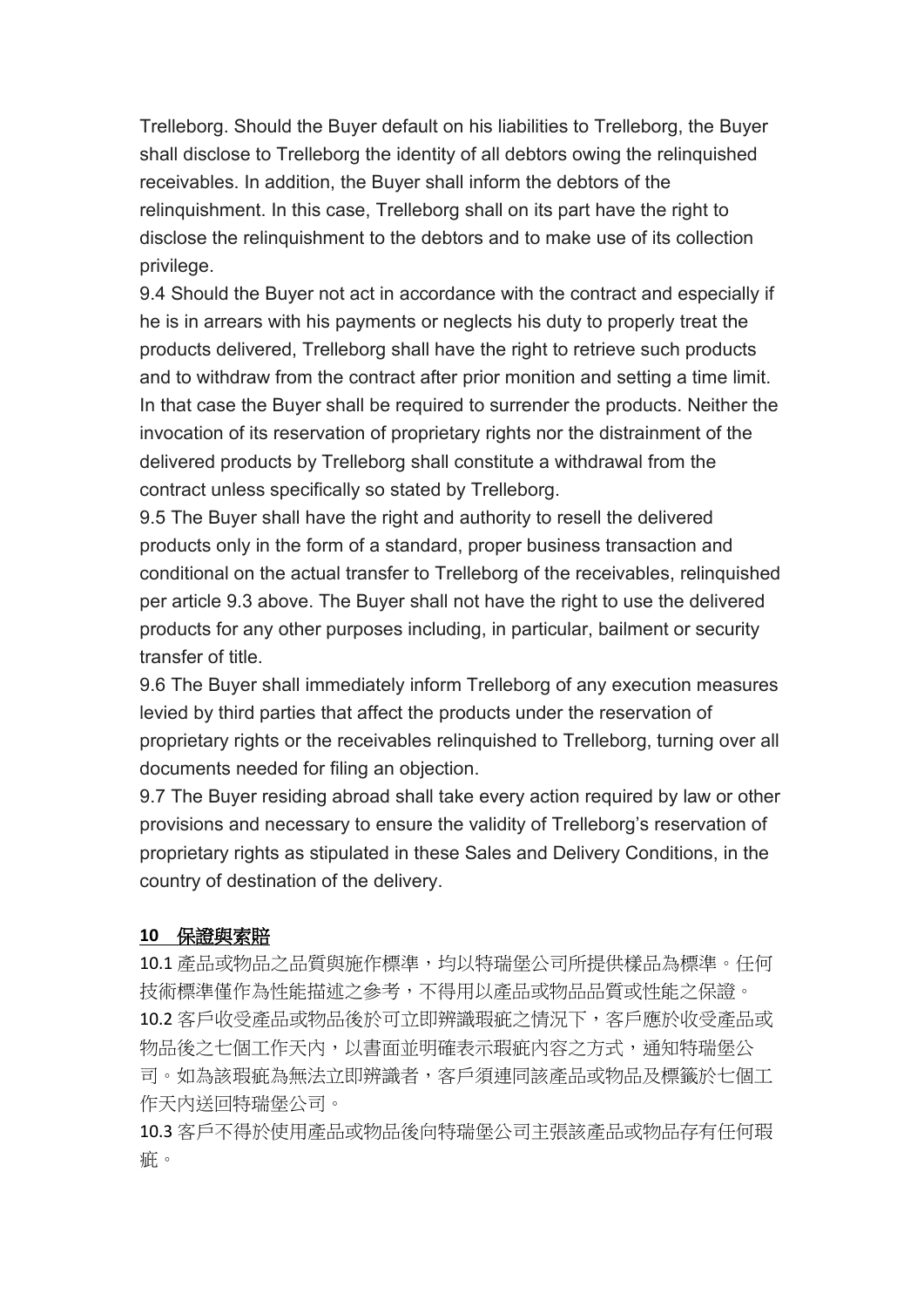10.4 除在特瑞堡公司接受交易或商業行為時向客戶保證產品或物品無任何缺失 外,客戶不得因特瑞堡公司交付之產品或物品部分存有瑕疵而將整批產品或物 品予以退回。

10.5 如客戶向特瑞堡公司所主張之瑕疵經特瑞堡公司判定為有理由時,客戶應 接受特瑞堡公司所提出之替代方案(如矯正、修復、換貨等)。

10.6 客戶得收受貨物或物品兩年內要求特瑞堡公司更換、修理產品或物品,惟 費用由客戶負擔。

10.7 客戶明確知悉於發現產品或物品存有瑕疵時應立即、無隱藏以書面方式告 知特瑞堡公司產品或物品所生之瑕疵。如未能立即、無隱藏以書面方式告知產 品或物品瑕疵者,客戶願意喪失任何對特瑞堡公司之損害賠償請求權。

10.8 客戶證明特瑞堡公司之產品或物品瑕疵之期間,於保固期內為六個月;轉 賣予第三者時為三個月。

10.9 客戶得請求特瑞堡公司更換或修理產品、物品之期間為收受該產品或物品 後三個月。

10.10 特瑞堡公司無論在何種情況下,均無召回產品、物品之可能。

## **10 Warranty Claims**

10.1 The criterion for the quality and execution of the products is determined by the samples provided by Trelleborg to the Buyer upon request. Any reference to technical standards only serves as a performance description and is not to be interpreted as a warranty of product quality, nor do public statements or advertising constitute a contractual assurance of product quality.

10.2 Complaints about visible defects can only be addressed if they are reported promptly, i.e. within not more than 7 work days after receipt of the shipment, complaints about hidden defects only if they are reported, in writing, without delay, i.e. within not more than 7 work days after they have been detected.. The label accompanying the product concerned must be returned to Trelleborg.

10.3 Unauthorised rework and improper handling shall void any warranty claims. The Buyer shall have the right, subject to prior concurrence with Trelleborg, to make improvements only to prevent disproportionately extensive damage.

10.4 Defects in part of the shipment cannot justify rejection of the total shipment.

10.5 In cases of justified complaints Trelleborg shall have the option of either correcting the defect (repair) or to supply a replacement.

10.6 Trelleborg accepts customer requirements to have parts replaced, repaired in end users, but the burden will be customer's expense.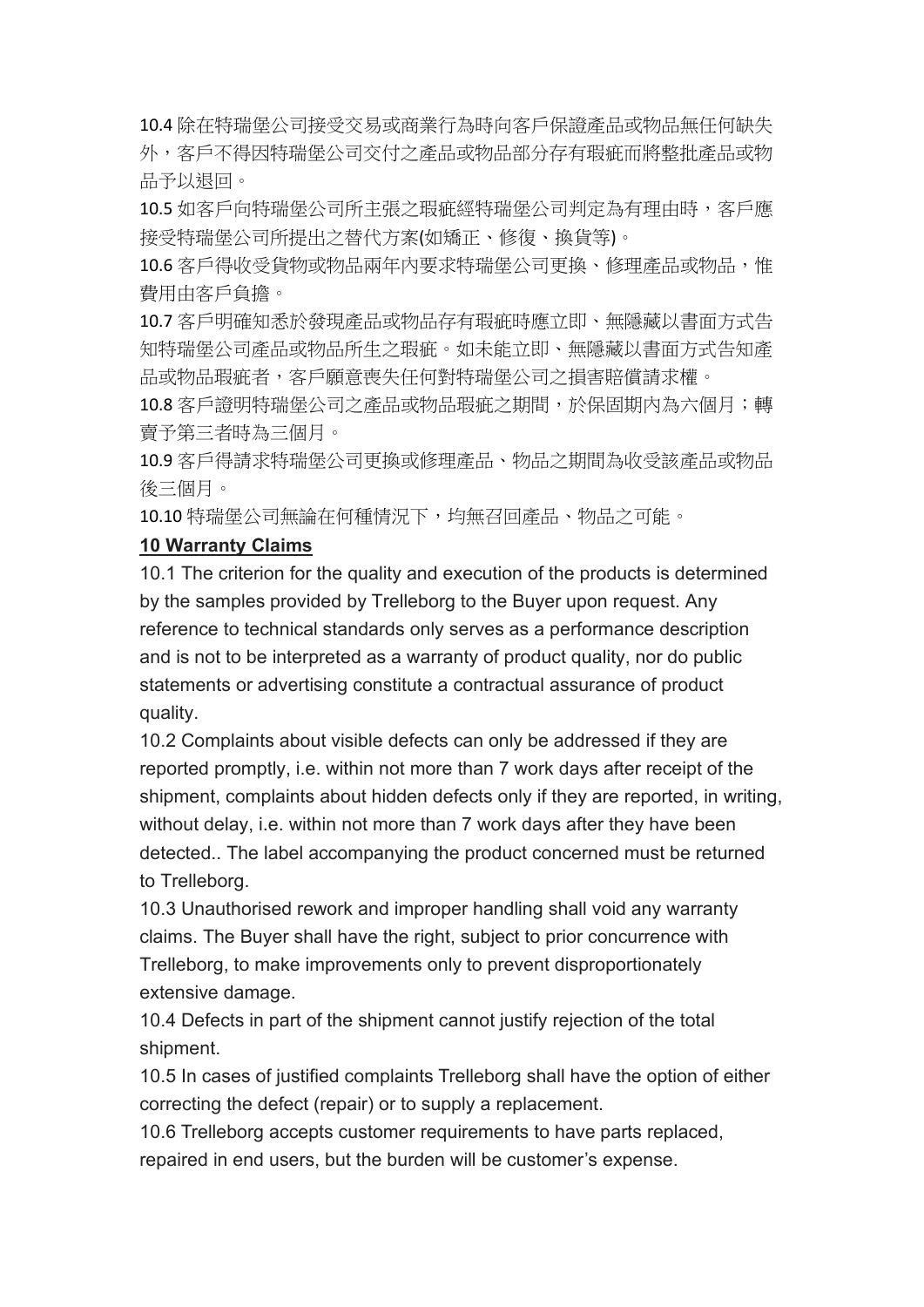10.7 Accordingly, the Buyer shall immediately and comprehensively inform Trelleborg of any deficiency report received from it end-user with regard to the delivered products. If the Buyer fails to comply with that obligation, he shall not be entitled to any warranty claims against Trelleborg nor to any cost reimbursement claims.

10.8 Customer claims Trelleborg products of defects for a period of six (6) months in the warranty period, if resell to third parties for a period of three (3) months.

10.9 With regard to any replacement shipments and attempted repairs the statute of limitations shall be three (3) months from the date of delivery. 10.10 Trelleborg in any case, there was no recall of the articles for functionality of customers' equipment.

#### **11** 賠償

11.1 無論是否有任何法律考慮,只有在特瑞堡,其法律代表或代理人在合同談 判中確定的故意或嚴重疏忽違反合同或違反職責的情況下,買方才能提出損害 賠償要求。

11.2 在違反主要合同義務的情況下,特瑞堡還應對輕微疏忽承擔責任,但對於 客戶在簽訂本銷售一般條款與條件時,特瑞堡公司均明確告知客戶可能的損 害,對典型和可預測的損害,特瑞堡對賠償範圍是有限的。

11.3 除本銷售一般條款與條件另有規定外,應當排除買方提出的任何性質的賠 償要求,包括支出報銷索賠和生產停工等間接損失。這尤其適用於基於建設性 合同違反義務和侵權行為的索賠。在特瑞堡使用代理人服務的情況下,此免責 聲明也適用。。

11.4 如果在合同簽訂時買方沒有或沒有完全告知特瑞堡所提供產品的最終用 途,特瑞堡可以要求買方賠償根據對特瑞堡的責任法規所產生的費用。除非買 方能夠證明他在簽訂合同之前,對此損失不必負責並且無遺漏信息。特瑞堡公 司對客戶之賠償範圍並不包含間接損失。

11.5 除本銷售通用條款另有規定外,特瑞堡公司對以下事項不負責任(1)利 益損失、產量損失、無法使用、營收損失、無法使用資產、喪失締約機會以及 純粹經濟上損失;及(2)任何未列在第(1)款的間接、附隨、特別或後續的 損失。

11.6 特瑞堡公司因銷售契約所生,或與之相關的責任(無論發生之原因為何), 包括但不限於契約責任、侵權行為責任(包括但不限於因過失所生者)、違反法 定義務、回復原狀或其他責任,均應以買方 依銷售契約/訂單所支付的金額為 限。儘管有前述規定,銷售契約中不得含有以下對於特瑞堡公司之責任的免責 或責任限制約定:於因特瑞堡公司之過失所致人員死亡或受傷之責任、因詐欺 之虛偽陳述所生之責任或法律不允許之免責或責任限制。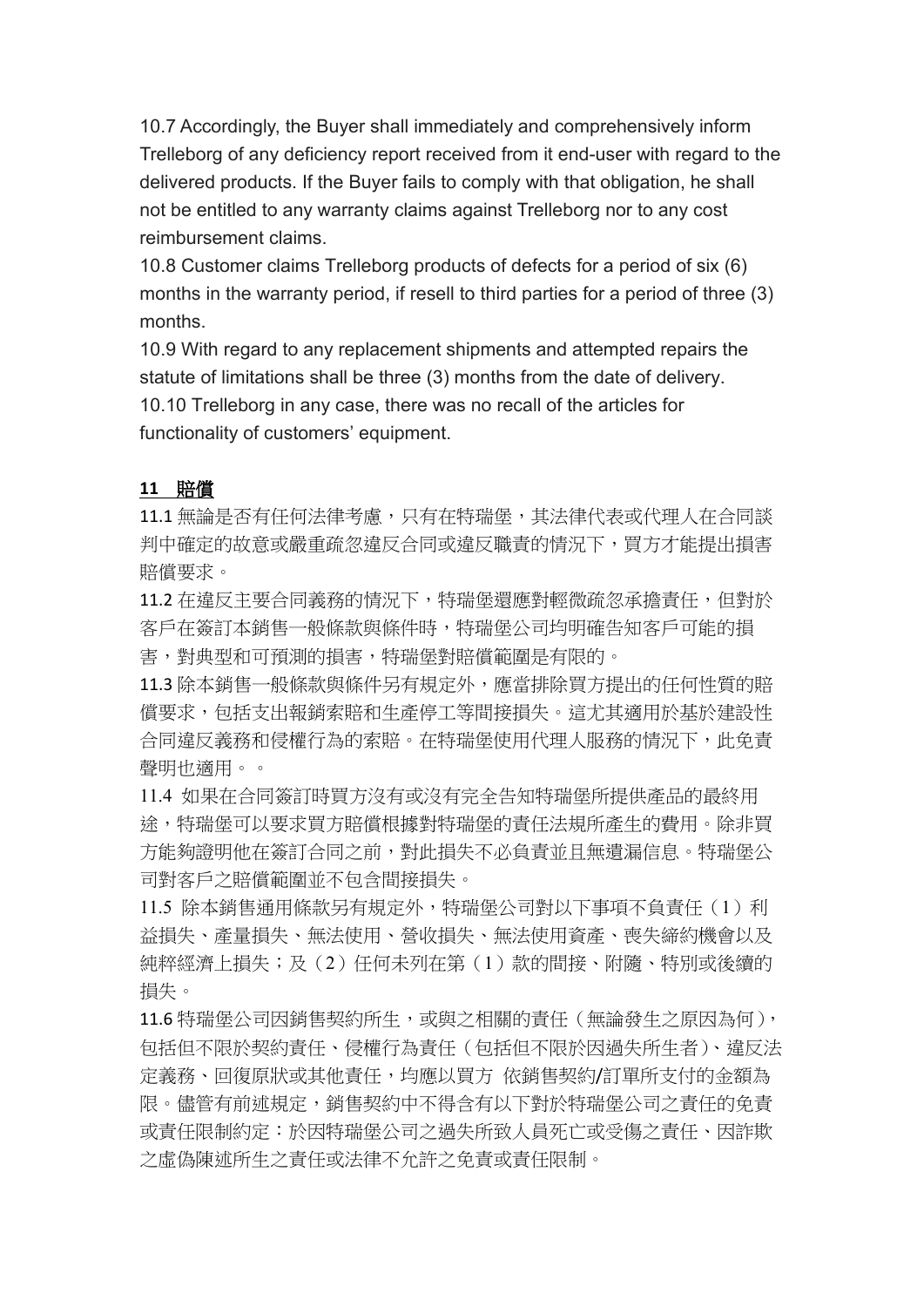#### **11 Indemnification**

11.1 Regardless of any legal considerations, the Buyer can file a claim for damages only if these are the result of an intentional or grossly negligent breach of contract or violation of duties, established in contract negotiations, by Trelleborg, its legal representatives or vicarious agents.

11.2 In a case of violation of major contractual obligations, Trelleborg shall also be liable for slight negligence, limited, however, to indemnity for typical and predictable damages within the Buyer's potential general damages recognisable for Trelleborg at the time the contract was signed.

11.3 Except as stipulated otherwise in these provisions, any indemnity claims of any nature by the Buyer, including claims for expenditure reimbursement and indirect losses such as production stoppages, shall be ruled out. This applies in particular to claims based on any breach of duty under the constructive contract and to tort. This disclaimer shall also be valid in cases where Trelleborg has employed the services of vicarious agents.

11.4 Trelleborg can demand from the Buyer reimbursement for the costs incurred under the provisions of the liability act invoked against Trelleborg if at the time the contract was signed the Buyer did not, or did not fully, inform Trelleborg of the ultimate use of the products supplied by Trelleborg and such omission was the cause of the loss sustained, unless the Buyer can prove that he is not responsible for the loss and omitted information.

11.5 Notwithstanding anything to the contrary set forth elsewhere herein Trelleborg shall not be liable for any (i) loss of profit, loss of production, loss of use, loss of revenues, loss of use of assets, loss of contracts and pure economic losses, and (ii) any indirect, incidental, special or consequential loss of any kind that is not included in (i).

11.6 Trelleborg' s total aggregate liability howsoever arising, including without limitation in contract, tort (including, without limitation, negligence), breach of statutory duty, restitution or otherwise, arising out of, in connection with or in relation to the contract shall be limited to the amount paid by the Buyer under the contract/purchase order. Notwithstanding the foregoing, nothing in the contract shall operate so as to exclude or limit the liability of Trelleborg for death or personal injury caused by Trelleborg' s negligence, for fraudulent misrepresentation or to the extent such exclusion or limitation is not permitted by law.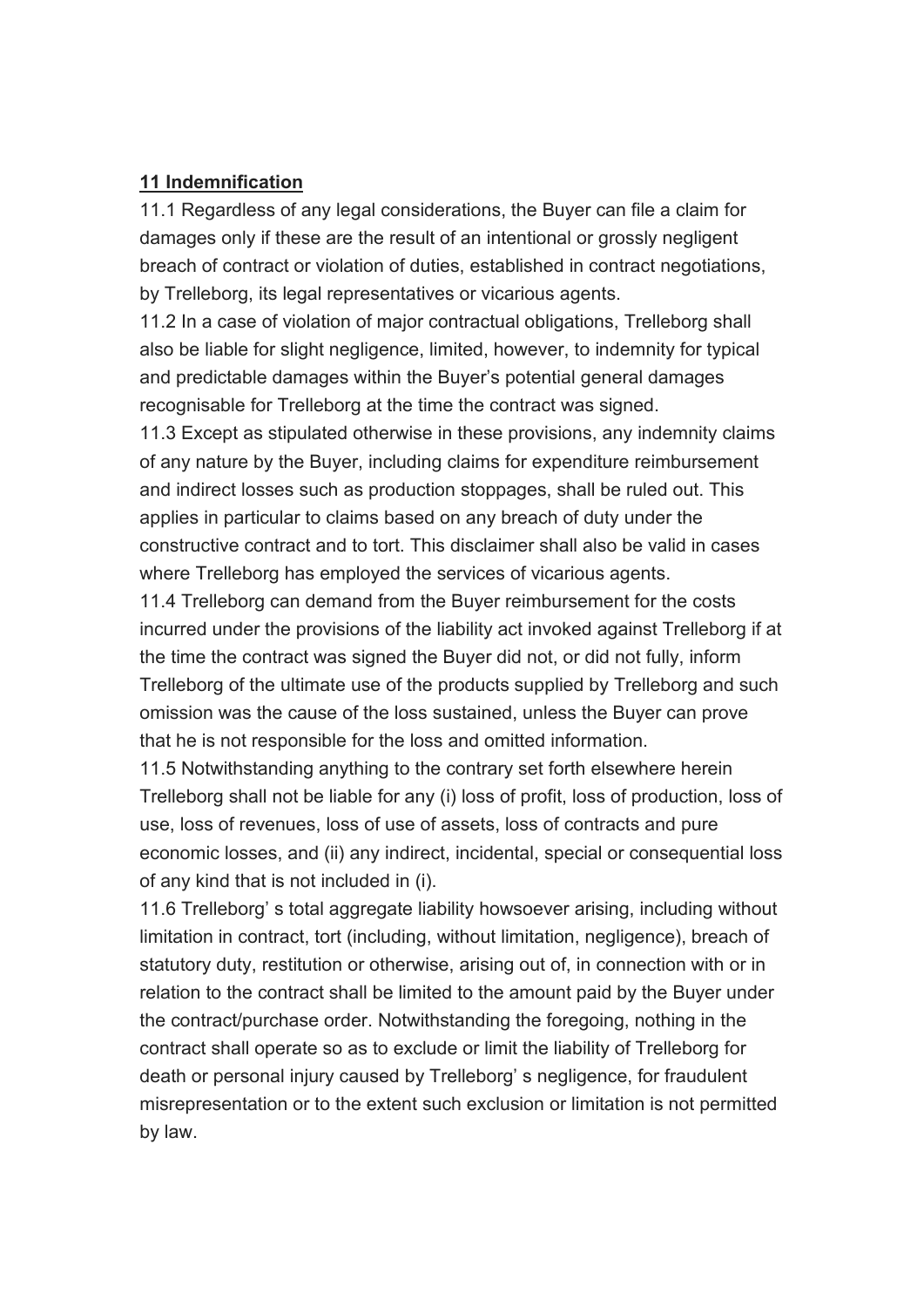### **12** 安裝建議

12.1 特瑞堡公司對於安裝和材料建議,是基於買方規定的參數和個別條件,都 需要在買方的操作中進行實際測試。鑑於特瑞堡產品的許多不同可能的應用, 材料之性質和條件於安裝部分誠實建議客戶,特瑞堡無法保證在每種情況下皆 妥適正確,除非特瑞堡以書面形式保證。

12.2 特瑞堡公司之安裝建議為特瑞堡公司所有之智慧財產權,客戶應擔保不可 洩露予第三人。

#### **12 Installation Recommendations**

12.1 Trelleborg's recommendations for installation and materials are based on the parameters and individual conditions specified by the Buyer. Their application will in any event require practical tests in the Buyer's operation. In view of the many different possible applications of Trelleborg products Trelleborg cannot vouch for the correctness of its recommendations in each

case except as may be guaranteed by Trelleborg in writing.

12.2 Installation recommendations are the intellectual property of Trelleborg and are not to be divulged to third parties.

### **13** 準據法律與爭議發生處理

13.1 雙方因本銷售條款生有爭議時,應依法令及契約規定,考量公共利益及公 平合理,本誠信和諧,盡力協調解決之。

13.2 如未能達成協議者,雙方同意以仲裁程序處理雙方糾紛。

13.3 本一般條款與條件以中華民國仲裁法為準據法。

## **13 Law governing and under dispute**

13.1 The two parties should be made according to the law and the provisions of the contract, taking into consideration the public interests, mutual benefits, fair and reasonable, try to coordinate solutions.

13.2 legal arbitration procedure under public law shall be dealt when dispute with buyer.

13.3 The above sales terms and conditions is governed by the Arbitration Laws of the Taiwan, Republic of China.

## **14** 買方同意並承諾

14.1 不會將貨物用於:化學、生物或核武器、或能夠載運此類武器的導彈、或 核爆行為相關的目的,或以任何可能導致特瑞堡違反對伊朗或任何其他目的地 的制裁。

14.2 不會將貨物出口、再出口、再銷售、供應或轉移到任何受聯合國、歐盟或 美國貿易禁運限制的目的地或當事方,或已知、或懷疑當事方貨物很可能用於